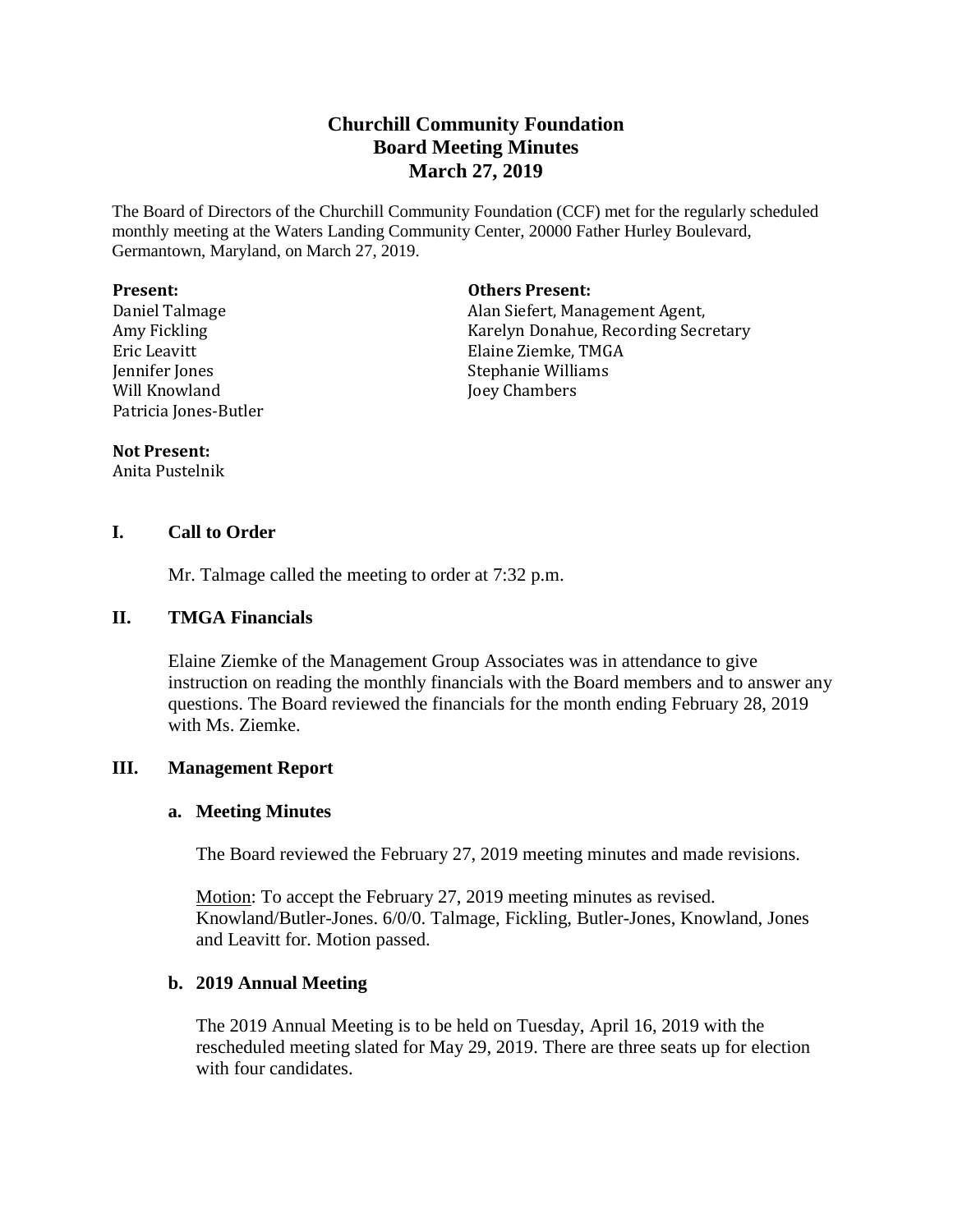# **c. Water Quality Reports**

The Board discussed hiring Kylan Foster, an intern at the National Academy of Science to condense the previous Water Quality Studies.

Motion: To accept the proposal from Kylan Foster to condense the previous Water Quality Studies into one reader-friendly report including but not limited to comparison charts and spreadsheets at a cost not to exceed \$800. Knowland/Eric Leavitt. 6/0/0. Talmage, Fickling, Butler-Jones, Knowland, Jones and Leavitt for. Motion passed.

### **d. Tree-mendous Maryland**

Mr. Siefert had ordered a combination of 12 trees and shrubs. They should be delivered mid-April and Mainscapes will install.

### **e. Father Hurley Sinkhole**

Mr. Siefert gave an update on the sinkhole repair project. The County pipe replacement is apparently finished; however, there is additional run-off going straight into the stream. He called the sediment control representative from Montgomery County and met with him on March  $27<sup>th</sup>$  and showed him the issues. The inspector agreed that silt fencing would need to be installed on both sides of the path and that the path would be completed within the next two weeks. On the other side of Father Hurley, the concrete apron at the culvert entrance was replaced with stone. The inspector will be out again the week after the Board meeting to check on the progress.

### **f. Dam Ownership/Maintenance Responsibility**

Mr. Siefert reported that the Foundation's attorney, Jeremy Tucker, discovered that the Foundation likely owns less of the dam than originally presumed. The attorney needs to pull the easements and to do some further research.

### **g. Operating Checklist/Pending Projects**

The Board reviewed the operating checklist and pending projects with Mr. Siefert

### **IV. Old Business**

## **a. CEV Stream**

CPJ tried to file for the Sediment Control permit, but it was denied because the fee had increased by ~\$65. A new check was issued and the old one was voided.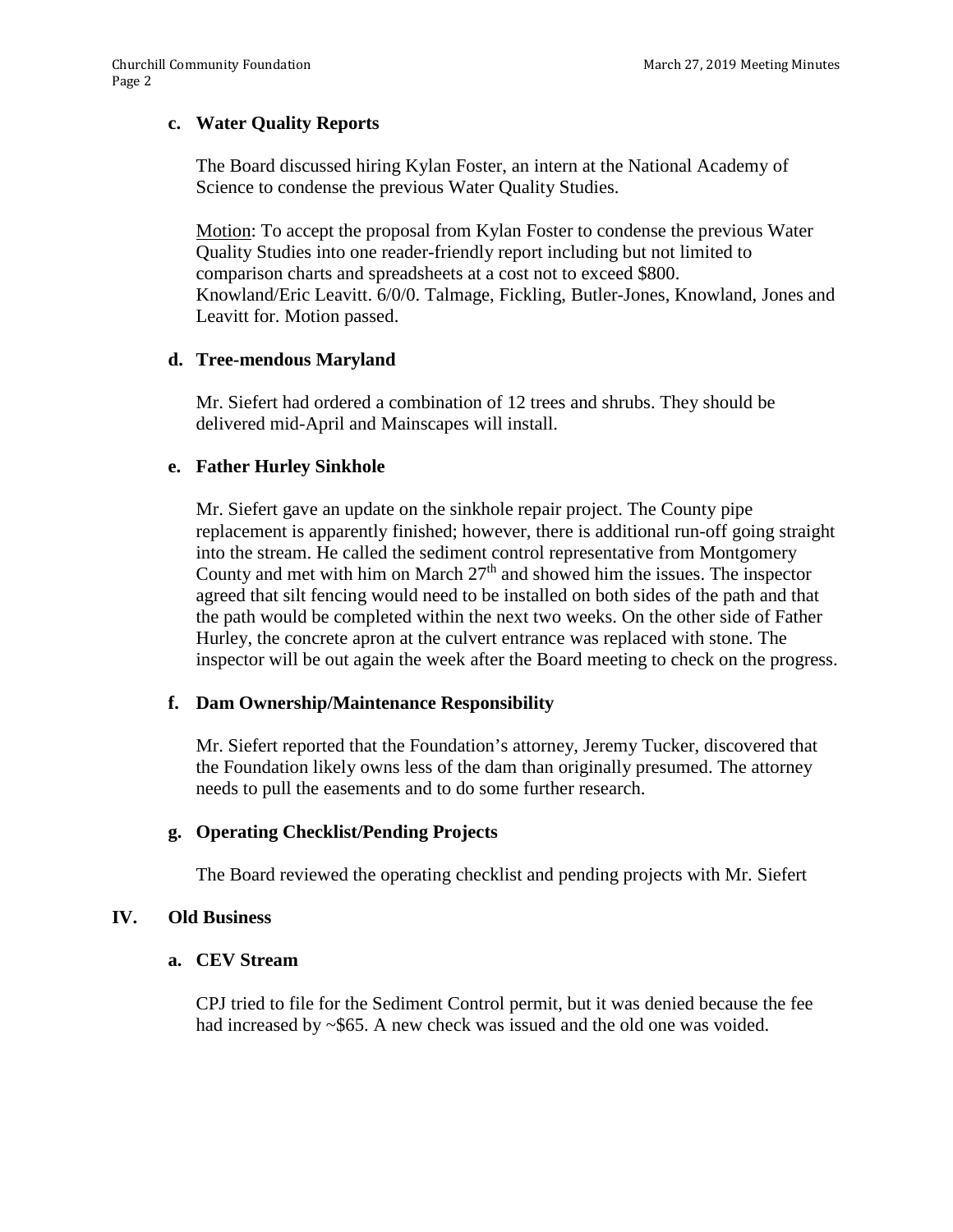# **V. New Business**

## **a. Lake Trash**

It was noted that the trash rack needed to be cleaned out and that there was a table in lake. Mr. Siefert stated that these would be taken care of within the next few days.

#### **VI. Next Meeting**

The next meeting of the Board of Directors for the Churchill Community Foundation will be Wednesday, April 24, 2019 at 7:30 p.m. at the Waters Landing Community Center.

#### **VI. Adjournment**

Motion: To adjourn the March 27, 2019 Board meeting at 9:10 pm. Knowland/Leavitt. 6/0/0. Talmage, Fickling, Leavitt, Knowland, Jones-Butler and Jones for. Motion passed.